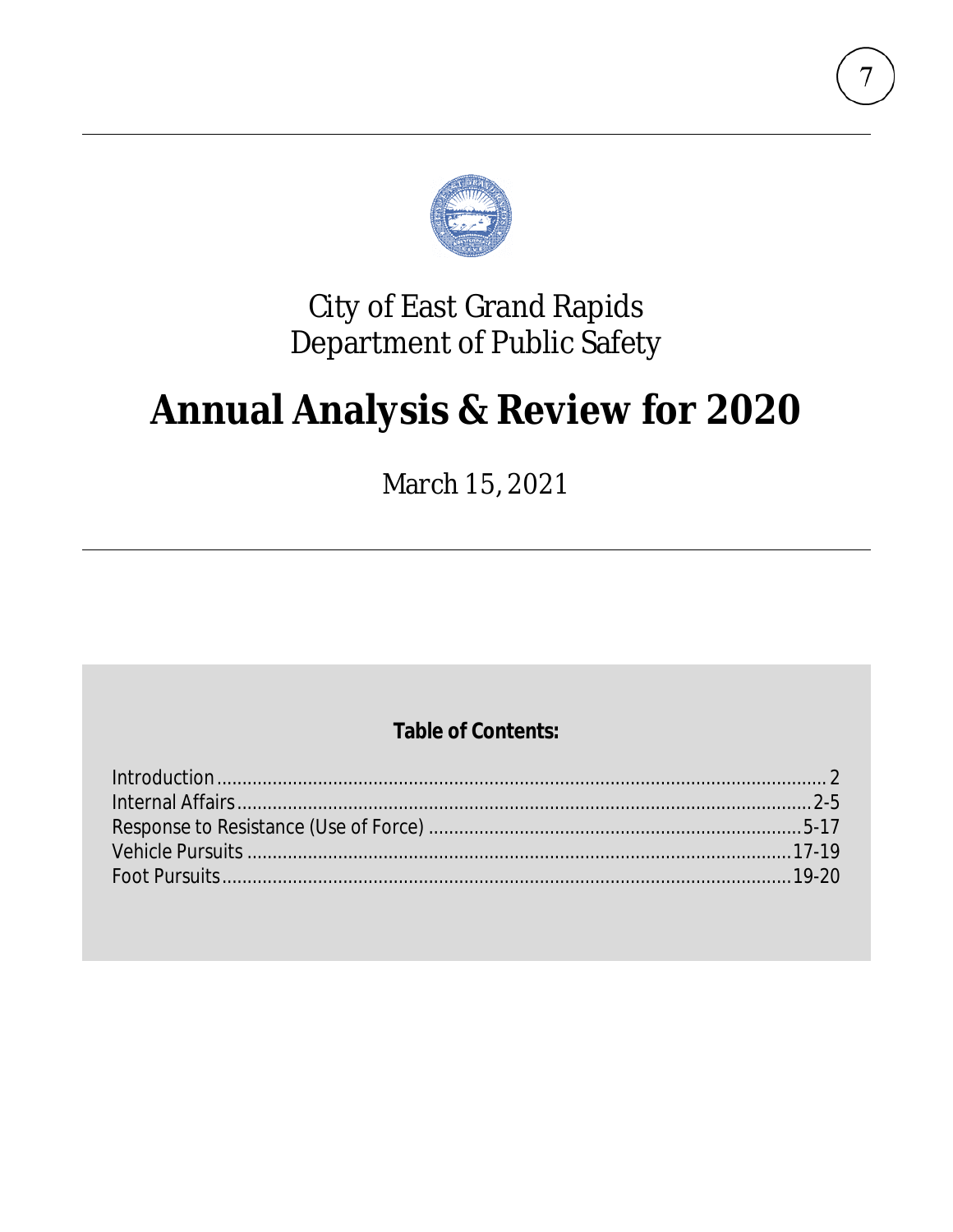#### **INTRODUCTION**

Each year, the East Grand Rapids Department of Public Safety is required to conduct an "annual analysis and review" of all internal affairs complaints, response to resistance (use of force) incidents, vehicle pursuits, and foot pursuits required by the *Michigan Law Enforcement Accreditation Commission* standards in order to maintain accreditation status. The purpose of the (publicly available) written report is to ensure the Department:

- Always engenders and maintains the confidence and trust of the public, city commission, and other key stakeholders; and
- Guarantees transparency, fairness, and impartiality in critical services provided by the Department and its members.

#### **INTERNAL AFFAIRS**

The Internal Affairs Unit received and investigated three complaints involving members of the Department in 2020.

COMPLAINT SUMMARIES:

1. On May 29 at 9:25 p.m., Kent County Dispatch notified an on-duty sergeant that a citizen (approximately 50-years-old W/M) wanted to file a complaint regarding an on-duty PSO. The dispatcher advised the sergeant the complainant wanted to discuss his concerns. Both the onduty staff sergeant and sergeant then contacted the complainant by phone from the sergeant's office.

The complainant stated he contacted the officer – who was parked in the Middle School parking lot – and asked him if he was going to enforce social distancing violations at the soccer field. The officer indicated the Department was not enforcing social distancing guidelines. The complainant stated this was not the answer he expected and was upset we were unable to enforce the guidelines. At this time, the complainant also indicated the officer was arrogant in his response.

The staff sergeant then told the complainant the Department was advised by the Kent County Prosecutor to not formally enforce the social distancing guidelines. Instead, officers would be enforcing the City permitting process if a group of 20 or more individuals were using Mehney Field in violation. The staff sergeant then advised the complainant that he would send the officer back to Mehney Field to determine if 20 or more people were on the field. The officer returned to Mehney Field and advised the staff sergeant that all individuals had left the scene.

Investigative findings. A review of the incident indicated the member's actions violated Manual of Policy & Procedure (MOPP) Section 3-11 D.10.c. which states: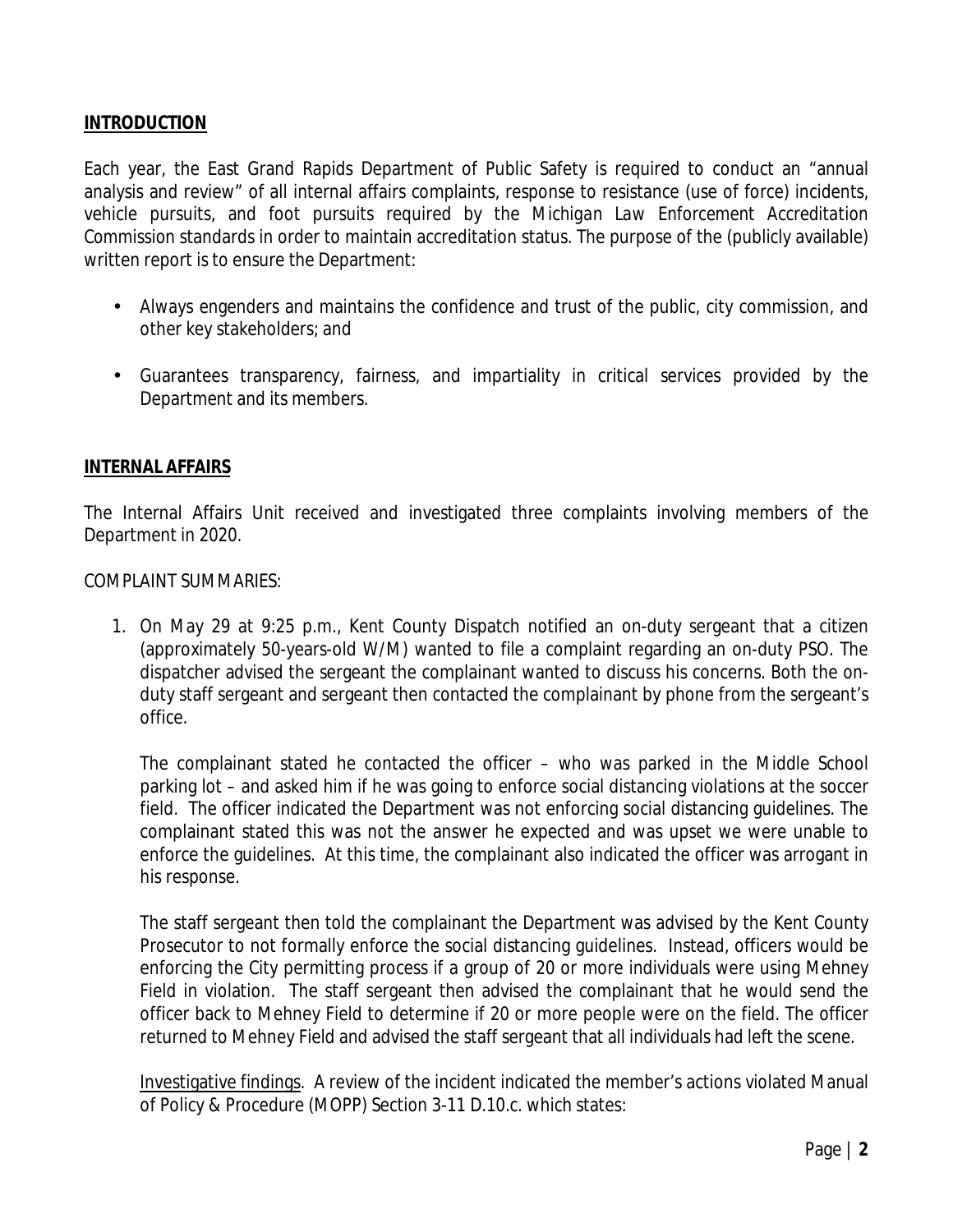*"When any person applies for assistance or advice or makes complaints or reports, either by telephone or in person, all pertinent information shall be obtained in an official and courteous*  manner and shall be properly and judiciously acted upon consistent with established *departmental guidelines."*

Corrective action. The disposition finding for this incident was SUSTAINED. The Department member received a COUNSELING MEMORANDUM. The officer did indicate he could have handled the incident better by checking the soccer field to determine if observable violations of the social distancing guidelines were occurring.

2. On June 6, a sworn member was involved in a single vehicle accident that involved police vehicle #202. While driving vehicle #202, the sworn member was maneuvering the car trying not to hit any people or vehicles using the lower level behind the Public Safety Department. The sworn member then got to close to the "No Parking" signpost by the dumpsters and scratched the patrol vehicle. The involved individual took a photo of the damage to vehicle #202, completed a memorandum regarding the incident, and forwarded it for review.

Investigative findings. A review of the incident indicated the member's actions violated Manual of Policy & Procedure (MOPP) Section 8-10 C.2. which states:

*"…In all other cases, officers shall be governed by traffic laws and the rules of the road. Officers will operate police vehicles in a safe, courteous manner."*

Corrective action. The disposition finding for this incident was SUSTAINED. The Department member received a WRITTEN REPRIMAND and was advised to drive with more care when using city vehicles. It is important to note that this incident was self-reported by the officer involved.

3. On June 19 at 1:25 p.m., a sworn member met a 55-year-old W/F in the lobby of the Public Safety Department to take a report about retrieving property from her ex-fiancé. The officer had previously dealt with the complainant in regard to this issue on Friday, June 12. After listening to her complaint, the officer explained to her that since she was not the owner of the residence, she would have to work with an attorney to resolve the matter since it was civil and not criminal in nature.

Later that day, the complainant returned and told the on-duty sergeant she wanted to file a complaint against the officer for being "sexist and rude." She told the sergeant she felt the officer was hostile and rude. The sergeant then asked her how he was hostile and rude. The complainant stated the officer rudely replied. "Why did you put things in there that you are trying to get out." And he was also rude when he stated, "Why are you here?" The sergeant indicated these were the only two examples given. The sergeant then attempted to review the officer's in-car video but was unable to check the mobile digital computer as the cruiser's accessories were temporarily out of power. The officer did indicate that he pushed the record button on his transmitter while in the station but was having issues with his transmitter.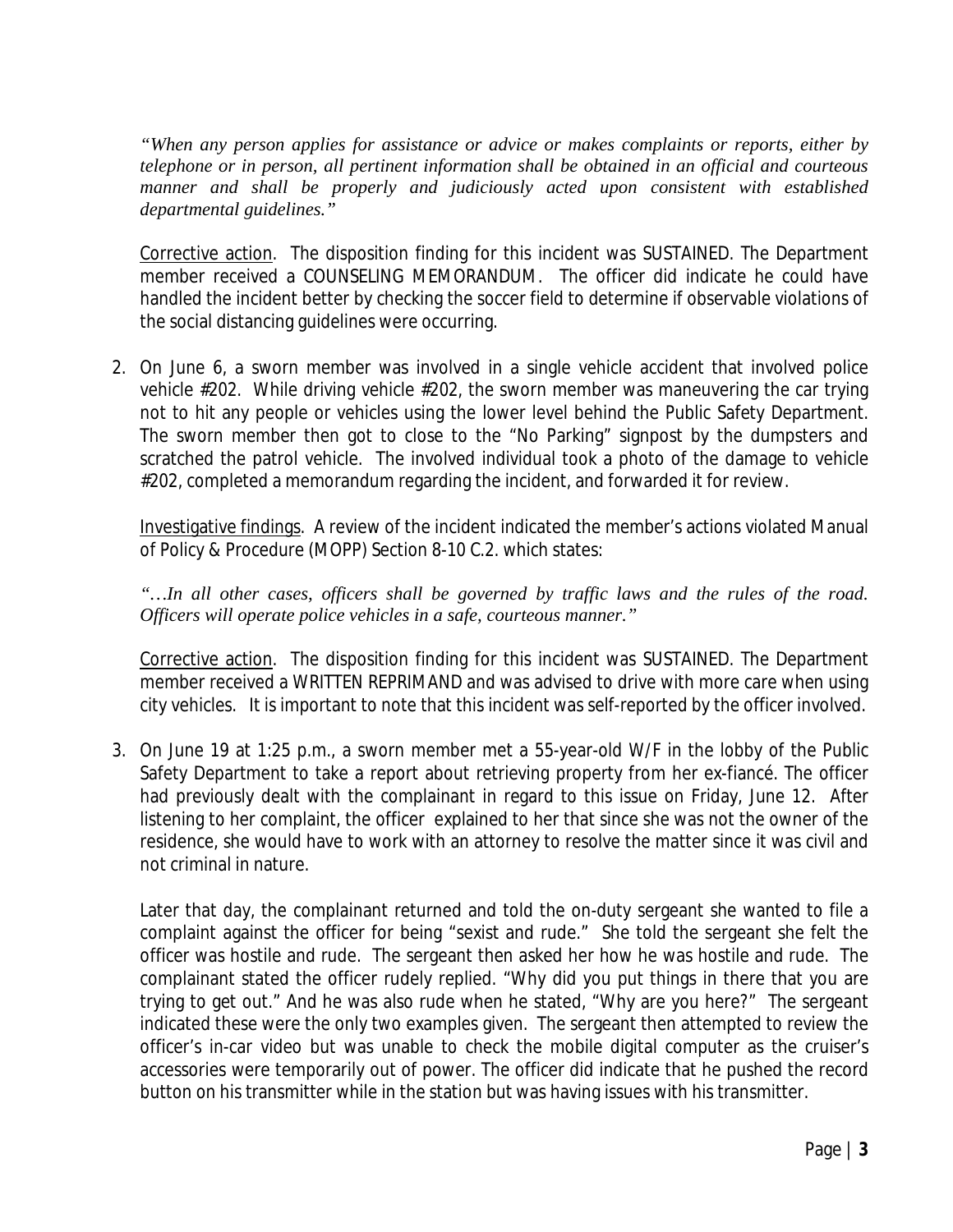Investigative findings. A review of the incident indicated the member's actions "failed to disclose sufficient evidence to prove the alleged conduct."

Corrective action. The disposition finding for this incident was NOT SUSTAINED. No disciplinary action taken. The sergeant documented the problems with the cruiser's power and forwarded the information to the Highway Department for repairs.

#### SUMMARY & ANALYSIS OF INTERNAL AFFAIRS INVESTIGATIONS

There were three formal internal affairs investigations in 2020. Two investigations involved citizen complaints. In the first incident, the officer received a counseling memorandum as the complaint was sustained. In the second incident, no discipline was given as the incident was not sustained. In the third incident, the involved officer received a written reprimand as the complaint was sustained for improperly backing a vehicle that caused minor damage. In the June 19 incident, the complainant did feel the officer involved was "sexist." Other than that, there was no race, national origin, ethnicity, gender, gender identity, sexual orientation, religion, disability, age, or cultural group-based complaint during the year. In aggregate, there are no patterns or trends of serious misconduct, inappropriate actions, criminal behavior, or abuse by any member or shift of the Department.

#### **RESPONSE TO RESISTANCE (USE OF FORCE)**

The Department's "Incident Review Committee" formally evaluated nine response to resistance (use of force) incidents that involved Department members in 2020.

#### INCIDENT SUMMARIES:

1. On Monday, January 20 at 11:09 a.m., two PSOs responded to a GRPD request for assistance near the D&W store at 1814 Breton Road. When PSO #1 arrived, he observed two GRPD officers and three civilians holding a B/M (30 years old) subject on the ground attempting to handcuff him. PSO #1 approached the suspect, placed his knee on the subject's shoulder blade and took ahold of his right arm and guided it into a position behind his back. One of the GRPD officers then took the suspect's left arm and placed it behind his back whereupon the suspect was successfully handcuffed.

At this time, PSO #2 arrived and assisted in holding the suspect's legs while a search incident to arrest was conducted. The suspect was actively resisting during the search, so he was rolled face down on the ground while PSO #2 grabbed one leg and PSO #1 grabbed the other leg and pulled them apart to complete the search. Once the search was completed, the suspect was rolled onto his back and helped to his feet. PSO #1 immediately retrieved his medical equipment from the cruiser and attempted to provide medical assistance to the suspect. He refused any and all treatment. The suspect was then turned over to GRPD for arrest and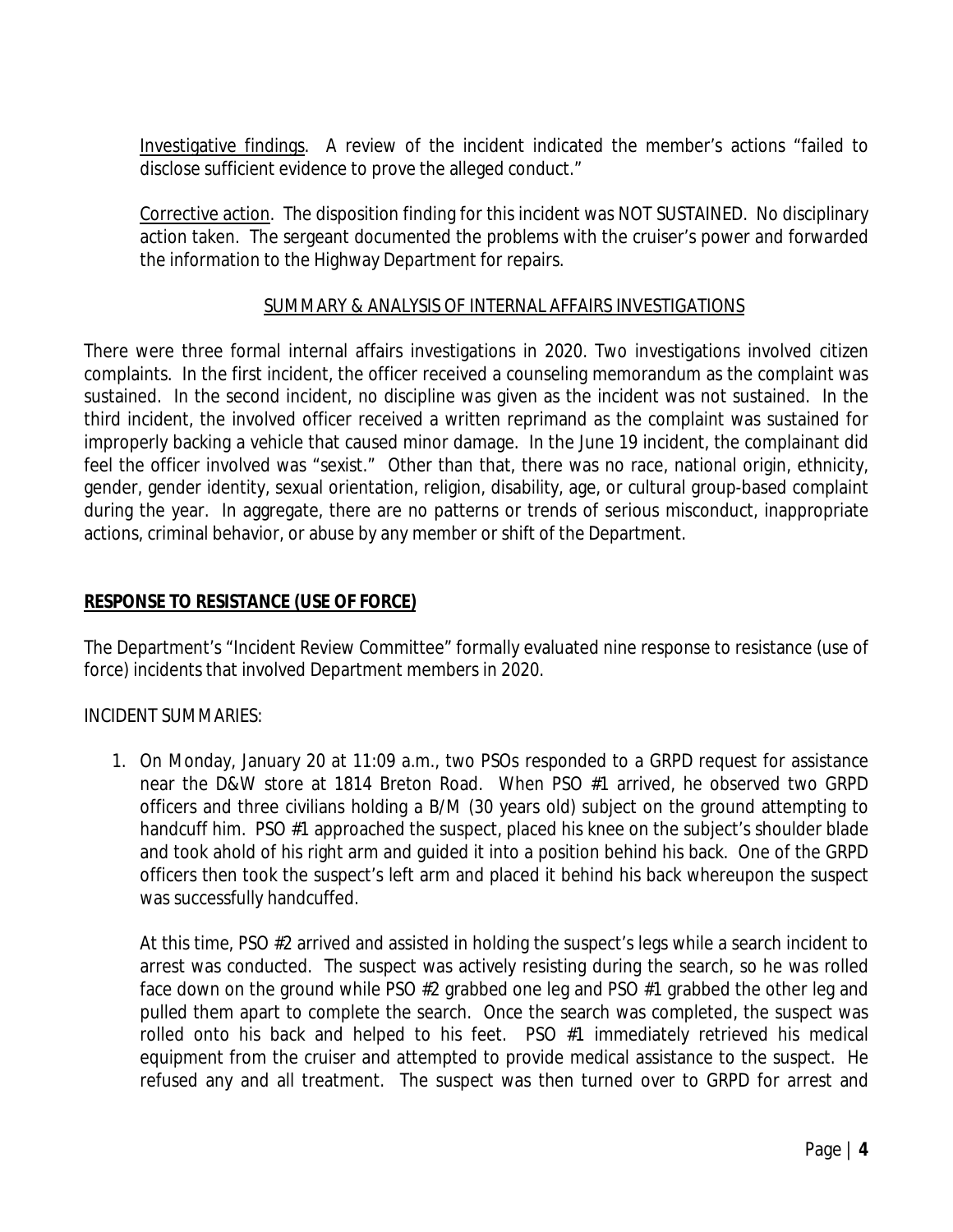transport to the Kent County Correctional Facility. One GRPD officer sustained significant injuries that required treatment at a local hospital.

Each officer completed a "Response to Resistance Report" and the reviewing supervisor completed a "Response to Resistance Supervisory Report" according to policy.

An "Incident Review Committee" was formed to:

- Review the officers' response to resistance;  $\mathbf{r}$
- Determine whether the Department's training programs adequately prepared the officer(s) for the circumstances encountered and determine changes to the in-service curriculum if a deficiency is identified; and
- Make recommendations as to policy revisions or amendments, if necessary.  $\mathbf{r}$

Findings. The "Incident Review Committee" determined: (1) both officers complied with applicable response to resistance policies and procedures and were justified in their response to resistance; (2) the training received prepared the officers for the response to resistance resulting in a safe and effective outcome; and (3) current policy standards require no revisions.

2. On Saturday, February 29 at 1:29 p.m., PSO #1 initiated a traffic stop on a car for registration and equipment violations while travelling northbound on Lakeside Drive near Greenwood. In the 300 block of Lakeside, PSO #1's cruiser was positioned directly behind the car. He activated his overhead lights and siren as both approached Robinson Road. The officer then notified Kent County Dispatch that the driver was not stopping and turned eastbound on Robinson Road. At Mercer Drive, the PSO #1 activated a continuous siren. The vehicle did not stop although there were numerous safe stopping locations on Robinson Road. After driving approximately, a halfmile, the motorist turned left into the Mayflower Church entrance and drove to a parking space in the Church's backlot.

PSO #1 initiated a high-risk traffic stop, drew his weapon, and pointed it at the vehicle. PSO #1 then ordered the driver to toss out the keys and told the subjects to place their hands outside the car. Both the driver and passenger complied with this order. Once PSO #2 and PSO #3 arrived as backup, the driver (a 33-year-old B/M) and passenger (a juvenile B/M) were both ordered out of the car and secured by the officers. PSO #2, who had his sidearm in the low ready position, holstered his service pistol, handcuffed the juvenile and temporarily placed him in the backseat of his cruiser. PSO #2 told the juvenile he was not under arrest and that he was temporarily being detained until the officers could determine what was going on. PSO #1 then placed the driver under arrest for fleeing & eluding and no operator's license on person. The driver also had an unserved PPO in LEIN. The driver indicated that the passenger was his 13 year-old son. After approximately 5 minutes the juvenile was released to an adult from Mayflower Church. He was never identified and refused to speak with the officers. PSO #1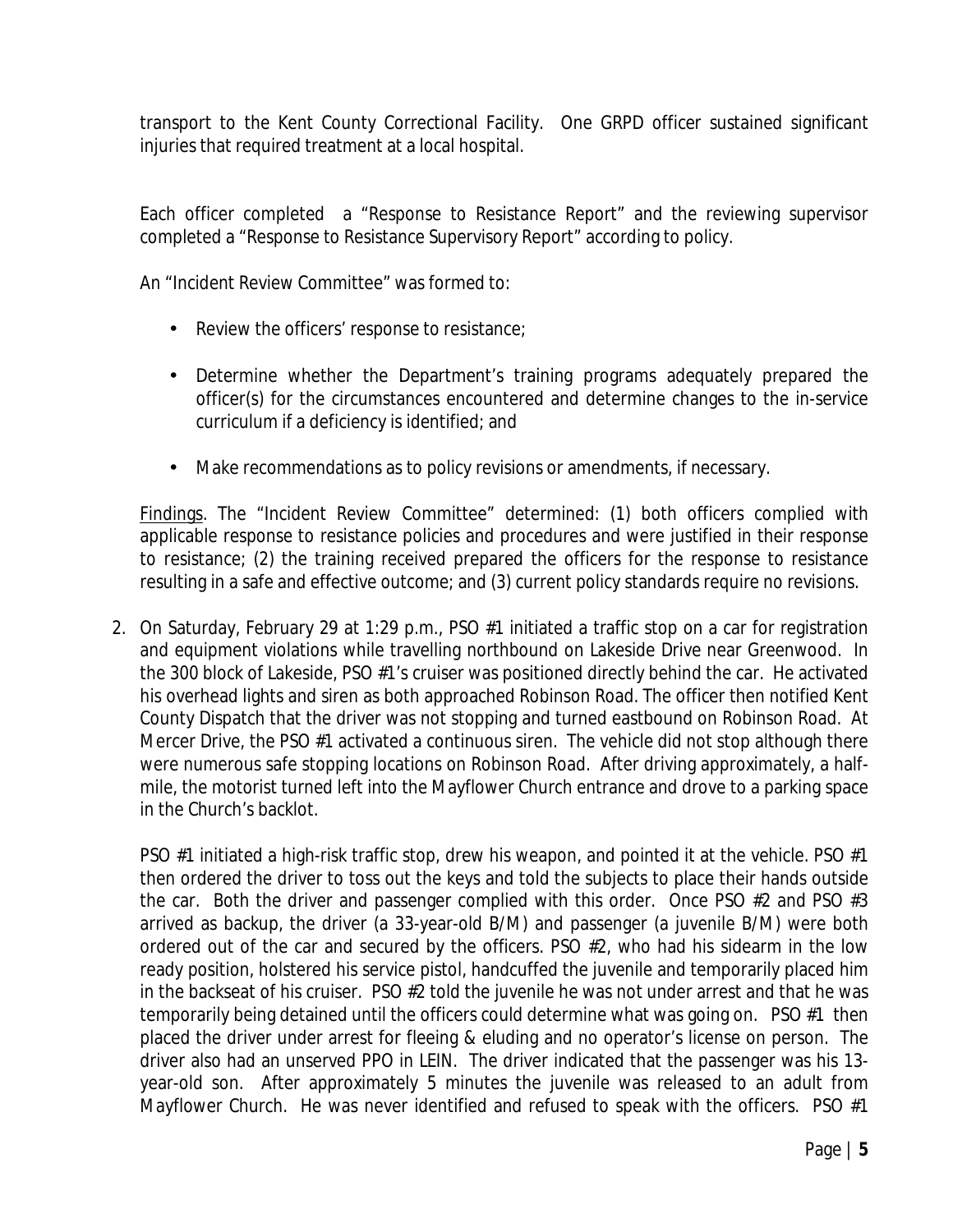then arrested the driver and transported him to the Kent County Correctional Facility for lodging.

Each officer completed a "Response to Resistance Report" and the reviewing supervisor completed a "Response to Resistance Supervisory Report" according to policy.

An "Incident Review Committee" was formed to:

- Review the officers' response to resistance;
- Determine whether the Department's training programs adequately prepared the officers for the circumstances encountered and determine changes to the in-service curriculum if a deficiency is identified; and
- Make recommendations as to policy revisions or amendments, if necessary.

Findings. The "Incident Review Committee" determined: (1) the officers complied with applicable response to resistance policies and procedures and were justified to draw and display their sidearms based on the totality of the circumstances; (2) the training received prepared the officer for the response to resistance resulting in a safe and effective outcome; and (3) current policy standards require no revisions. No injuries were sustained by any involved party in this incident.

3. On Friday, March 6 at 11:06 p.m., 2 PSOs were dispatched to 2249 Wealthy – the Professional Building – after the on-duty security officer called Kent County Dispatch and told the dispatcher that an unknown subject was possibly in the building. Earlier in the day, the security officer found an unknown B/M in the building and advised him to leave. She notified dispatch when she was unsure the subject left.

Upon arrival, the PSOs found a bicycle by an outside door that had been propped open by a notebook. The PSOs immediately notified the on-duty staff sergeant of the incident circumstances. The PSOs then requested the assistance of a GRPD canine team. Once on scene, the officers and canine team entered and began searching the building. Just after moving into the hallway, the PSOs observed a B/M (later determined to be 17 years old) near the main stairwell. PSO #1 pointed his sidearm at the suspect and told him to put his hands up. He then ordered the suspect to face away from him. The subject complied by turning around. PSO #1 then ordered the subject to walk back to him; which he did. The subject was then handcuffed by PSO #2 and taken into custody. After conferring with the staff sergeant, the subject was transported to his residence and released to his mother.

Each officer completed a "Response to Resistance Report" and the reviewing supervisor completed a "Response to Resistance Supervisory Report" according to policy.

An "Incident Review Committee" was formed to: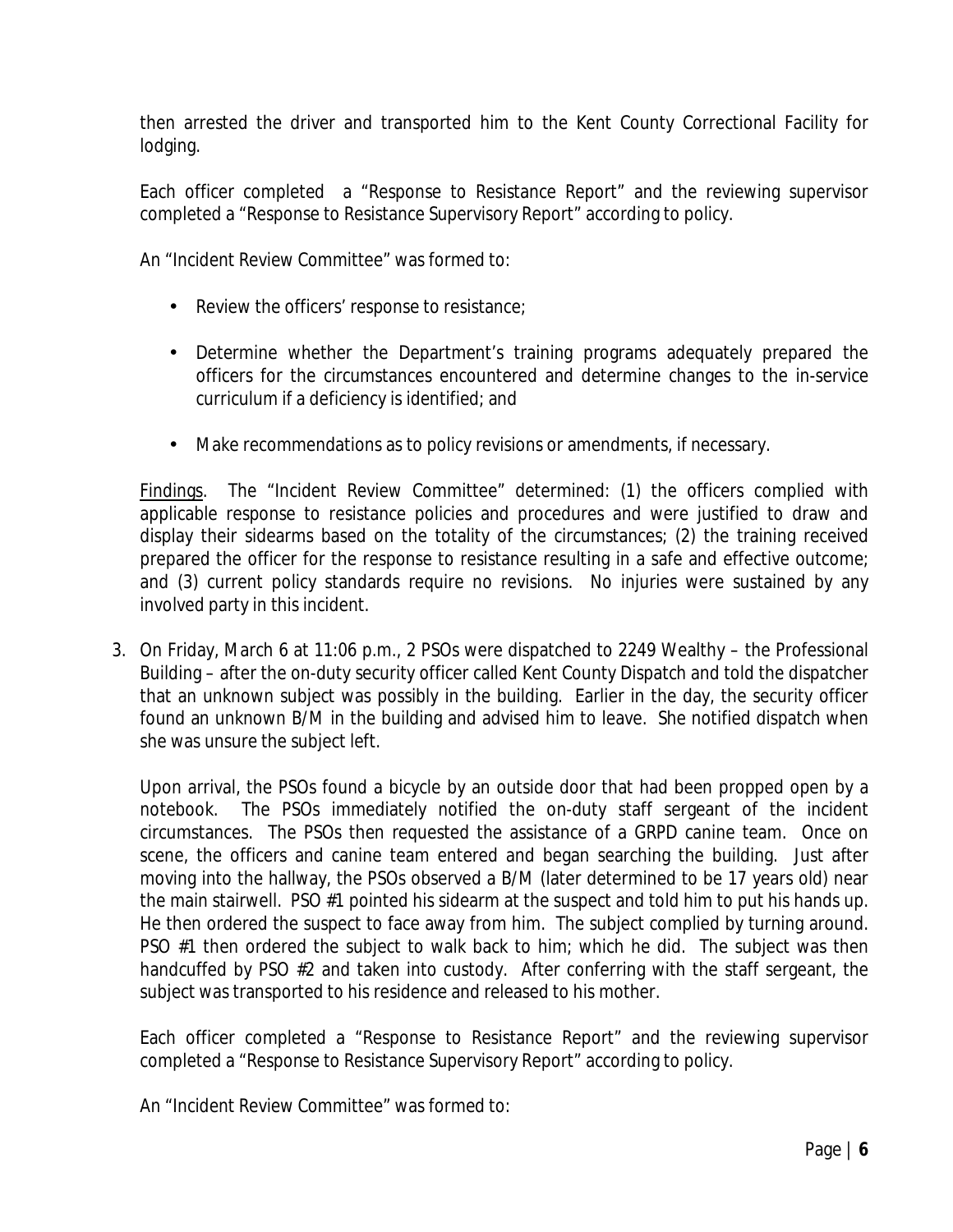- Review the officers' response to resistance;  $\epsilon$
- Determine whether the Department's training programs adequately prepared the  $\mathbf{r}$ officer(s) for the circumstances encountered and determine changes to the in-service curriculum if a deficiency is identified; and
- Make recommendations as to policy revisions or amendments, if necessary.  $\mathbf{r}^{\prime}$

Findings. The "Incident Review Committee" determined: (1) both officers complied with applicable response to resistance policies and procedures and PSO #1 was justified to draw and point his sidearm at the suspect based on the totality of the circumstances; (2) the training received prepared the officer for the response to resistance resulting in a safe and effective outcome; and (3) current policy standards require no revisions. No injuries were sustained by any involved party in this incident.

4. On Wednesday, April 8 at 7:44 p.m., PSO #1 and PSO #2 were dispatched to a domestic involving a father and his 16-year-old, W/M, son in the 300 block of Arlington Drive. When the officers arrived on-scene, the father said his son started throwing objects around the house because he would not give him his cell phone charger. When the father tried to stop his son from taking the cell phone chargers, the son pushed him into some drawers causing bumps on his head and right forearm. The 16-year-old suspect then fled the scene with a baseball bat.

PSO #2 then began searching for the suspect in his cruiser with the assistance of Kent County Sheriff's Office deputies and a GRPD K-9 team. After a few minutes, PSO #2 located the suspect walking southbound on the boardwalk in the 4000 block of Reeds Lake Blvd. As he pulled up to the suspect, PSO #2 observed he was carrying a silver baseball bat in his righthand. The suspect immediately turned around and ran southbound on Reeds Lake Blvd. PSO #2 exited his cruiser and told the suspect to stop and drop the bat. As the suspect ran by, the officer drew his sidearm and again told the suspect to drop the bat since the suspect had started to raise the bat over his head. The suspect immediately dropped the bat but continued running southbound. PSO #2 then holstered his sidearm and chased the suspect on foot losing sight of him in the area of Duchess and Lake Ct.

PSO #3 was notified by Kent County dispatch that the suspect was outside of a residence on Bonnell Ave. S.E. PSO #3 arrived at the residence and took the suspect into custody without incident. The suspect was returned home and turned over to the custody of his parents (**Note:** The Kent County Juvenile Detention Facility refused to lodge the suspect due to COVID-19 restrictions). The Kent County Juvenile Prosecutors office authorized a charge for domestic violence 1<sup>st</sup>.

PSO #2 completed a "Response to Resistance Report" and the reviewing sergeant completed a "Response to Resistance Supervisory Report" according to policy.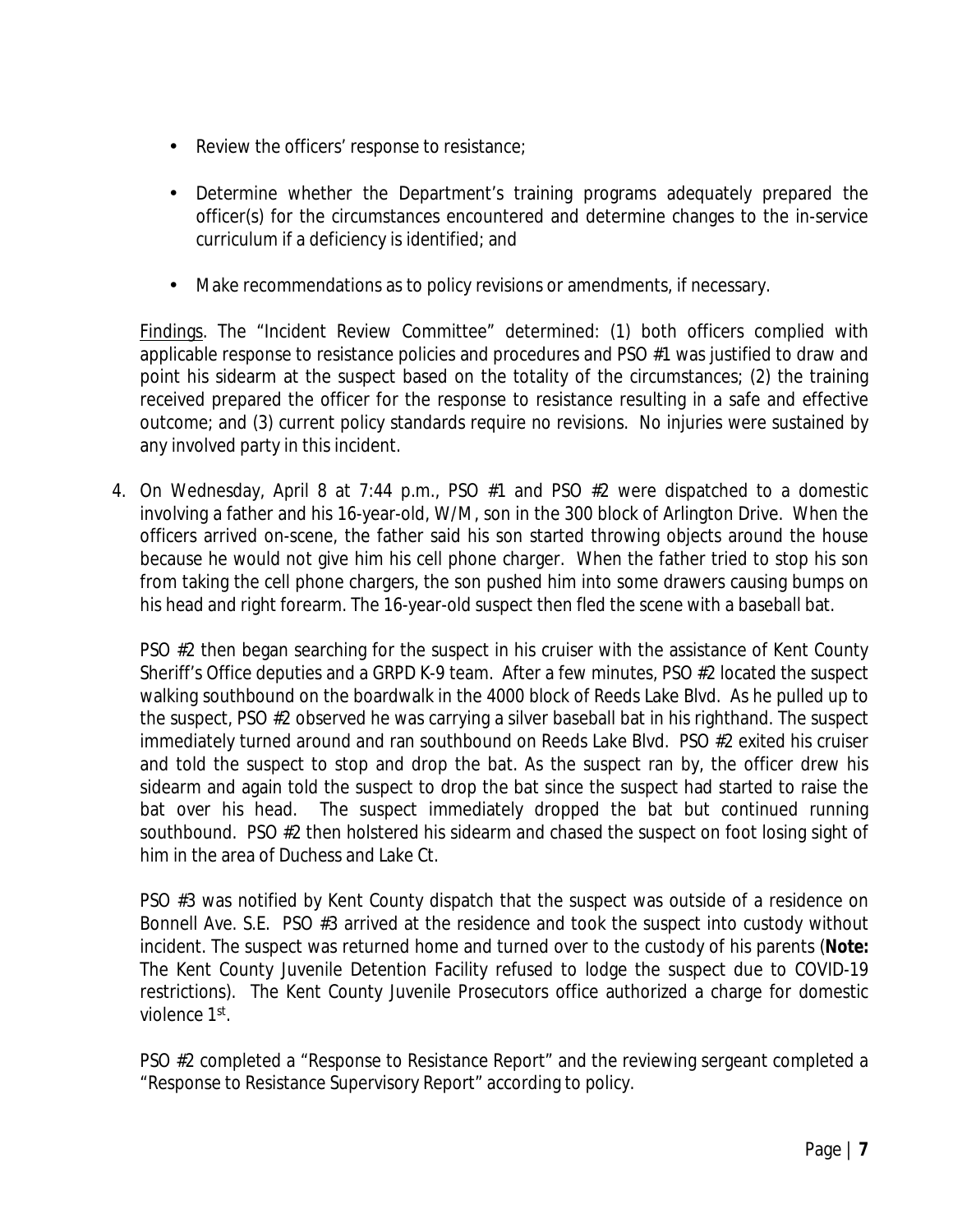An "Incident Review Committee" was formed to:

- $\mathcal{L}^{\text{max}}$ Review the officers' response to resistance;
- Determine whether the Department's training programs adequately prepared the officer(s) for the circumstances encountered and determine changes to the in-service curriculum if a deficiency is identified; and
- ä, Make recommendations as to policy revisions or amendments, if necessary.

Findings. The "Incident Review Committee" determined: (1) the officer complied with applicable response to resistance policies and procedures and was justified to draw his sidearm as the suspect displayed a potentially deadly weapon based on the totality of the circumstances; (2) the training received prepared the officer for the response to resistance resulting in a safe and effective outcome; and (3) current policy standards require no revisions. No injuries were sustained by any officers or the 16-year-old suspect in this incident as the result of use of force.

5. On Friday, August 7 at 4:11 a.m., four PSOs responded to Blodgett Emergency to assist Spectrum Security Police and medical staff with an aggressive 25-year-old B/M patient. The patient had been unresponsive but became aggressive once responsive. His 23-year-old B/F girlfriend was also present.

Upon their arrival, hospital staff were restraining the patient. His girlfriend was hindering their actions indicating she would not leave. PSO #1, PSO #2, and PSO #3 began talking to the female in an effort to deescalate and control the situation. Spectrum Security police wanted her to leave the room since she was not a patient, was becoming aggressive, and not helping the situation. She then refused to leave after being requested to do so by both Spectrum police and EGR PSOs. PSO #1 then placed his hand on her shoulder in an attempt to gain her attention as she was ignoring him. She told PSO #1 not to touch her. PSO #1 told her she needed to leave whereupon she replied she would not. PSO #2 then held the female subject's arm behind her back while PSO #3 held her other shoulder. All three PSOs then escorted the female subject out of the room while trying to calm her down. She started struggling with PSO #3 in an attempt to return to the hospital room. Since she was not cooperative and escalating in her response, PSO #2 temporarily handcuffed her for protective detention. Once she calmed down the handcuffs were removed by PSO #2 and the attending physicians allowed her to stay with the patient once he was safely secured.

All three officers completed a "Response to Resistance Report" and the reviewing sergeant completed a "Response to Resistance Supervisory Report" according to policy.

An "Incident Review Committee" was formed to:

 $\mathbf{r}$ Review the officers' response to resistance;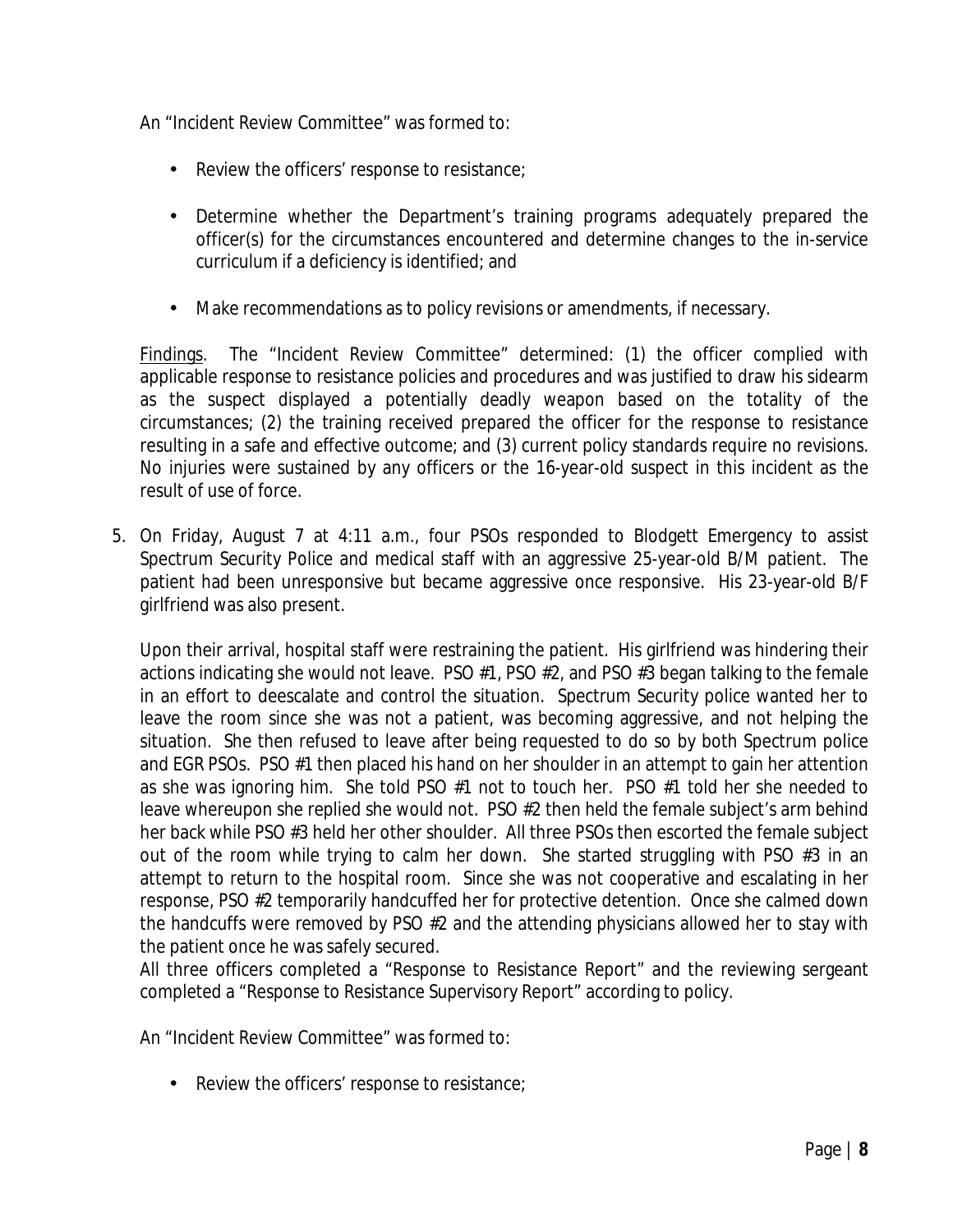- Determine whether the Department's training programs adequately prepared the  $\mathcal{L}^{\pm}$ officer(s) for the circumstances encountered and determine changes to the in-service curriculum if a deficiency is identified; and
- Make recommendations as to policy revisions or amendments, if necessary.  $\mathbf{r}$

Findings. The "Incident Review Committee" determined: (1) all three officers complied with applicable response to resistance policies and procedures and were justified to use appropriate control methods based on the totality of the circumstances; (2) the training received prepared the officers for the response to resistance resulting in a safe and effective outcome; and (3) current policy standards require no revisions. No injuries were sustained by the officers or the female subject in this incident as a result of use of force by the officers.

6. On Saturday, August 22 at 6:24 p.m., one sergeant and two PSOs were requested by GRPD to respond as backup units on high-risk traffic stop in the area of Fisk and Benjamin. The original call indicated the suspect, a 32-year-old B/M, brandished a handgun at the complainant after the complainant asked the subject not to drive erratically in the neighborhood.

Upon arrival, the sergeant deployed his patrol rifle while the PSOs each unholstered their sidearms as they exited their police cruisers. All three sworn members then approached the suspect vehicle. The sergeant never raised his rifle; both officers had their sidearms in the low ready position. The on-scene GRPD officers indicated the suspect was in custody and they were in the process of clearing the vehicle. The arresting officer indicated the suspect tossed the handgun out the window during the stop. GRPD officers advised the sergeant and two PSOs it was okay to clear the scene.

All three sworn members completed "Response to Resistance Reports" and the reviewing supervisor completed a "Response to Resistance Supervisory Report" according to policy.

An "Incident Review Committee" was formed to:

- Review the sergeant's response to resistance;
- Determine whether the Department's training programs adequately prepared the sergeant for the circumstances encountered and determine changes to the in-service curriculum if a deficiency is identified; and
- Make recommendations as to policy revisions or amendments, if necessary.

Findings. The "Incident Review Committee" determined: (1) all three sworn members complied with applicable response to resistance policies and procedures and were justified based to draw their weapons based on the totality of the circumstances; (2) the training received prepared each sworn member for the response to resistance resulting in a safe and effective outcome;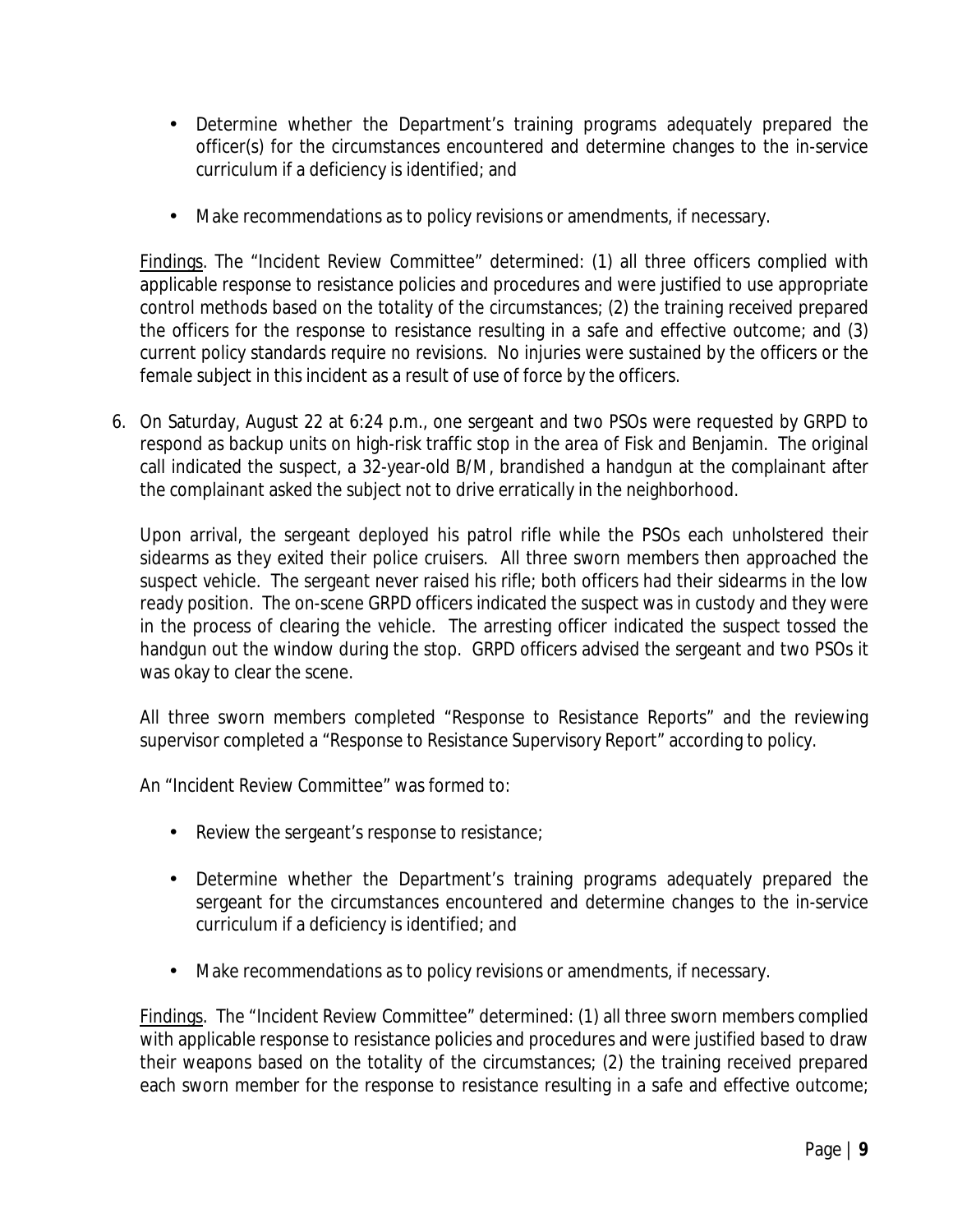and (3) current policy standards require no revisions. No injuries were sustained by any involved party in this incident.

7. On Wednesday, September 2 at 10:58 p.m., four PSOs responded to assist GRPD on a "shots fired" call. The suspect, a 28-year-old B/M, crashed his vehicle in the area of Wealthy and Gladstone and immediately fled the scene on foot. While responding in his cruiser, PSO #1 observed a figure in dark clothing run across the street and fall to the ground in the vicinity of Lake Drive and Glenwood. The officer then called out to the suspect and told him to stop. The suspect kneeled on the ground on the sidewalk on Glenwood and spread his hands out. Due to the original nature of the "shooting" call, PSO #1 drew his sidearm and aimed it directly at the suspect who was still on the ground. When PSO #2 and PSO #3 arrived, they approached the suspect – weapons not drawn – and assisted by handcuffing him. The officers then searched the area for weapons. PSO #1 searched the suspect incident to arrest before placing him in the backseat of his cruiser.

While in the backseat of the cruiser, the suspect indicated he was having difficulty breathing. PSO #1 turned on the air conditioning and assisted the suspect out of the cruiser and sat him by the curb as he was beginning to vomit. PSO #1 then placed the suspect in a seated position as he was still vomiting. PSO #1 allowed the suspect to "sit back on his leg" for steadiness. The suspect thanked PSO #1 for his help. PSO #3 then walked to the nearby gas station, purchased a bottle of water, and gave it to the suspect. The suspect was turned over to GRPD since the incidents occurred in Grand Rapids.

PSO #1 completed a "Response to Resistance Report" and the reviewing supervisor completed a "Response to Resistance Supervisory Report" according to policy.

An "Incident Review Committee" was formed to:

- Review PSO  $#1$ 's response to resistance;
- Determine whether the Department's training programs adequately prepared the officer for the circumstances encountered and determine changes to the in-service curriculum if a deficiency is identified; and
- Make recommendations as to policy revisions or amendments, if necessary.

Findings. The "Incident Review Committee" determined: (1) the officer complied with applicable response to resistance policies and procedures and was justified to draw his weapon based on the totality of the circumstances; (2) the training received prepared the officer for the response to resistance resulting in a safe and effective outcome; and (3) current policy standards require no revisions. No injuries were sustained by any involved party in this incident.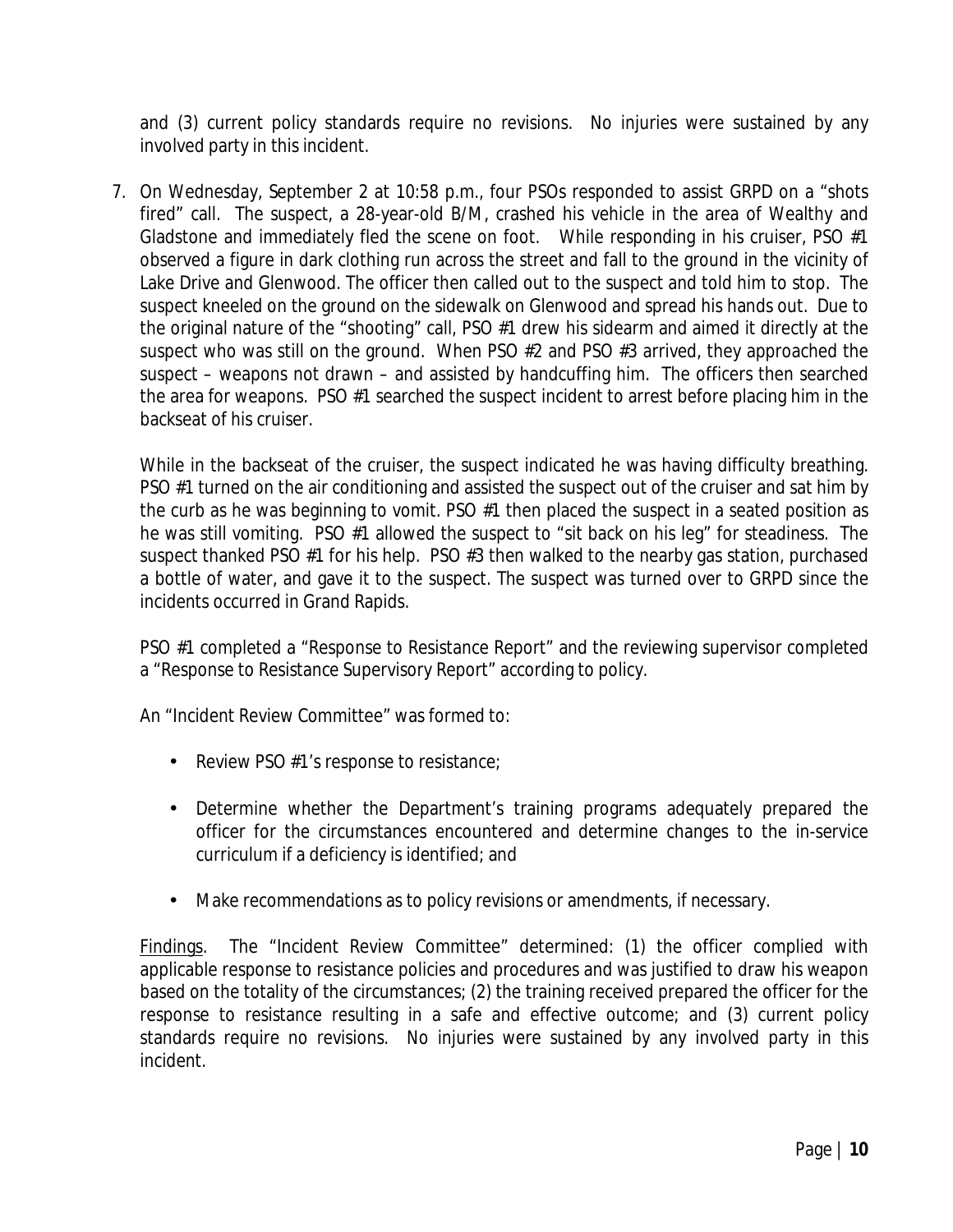8. On Thursday, October 1 at 11:38 p.m., one sergeant and two PSOs responded to a suicidal subject – 24-year-old W/M – with a knife call. While enroute to the address, Kent County Dispatch advised the responding officers that the subject had put the knife down and retreated to his downstairs bedroom.

Upon arrival, the subject's father stated the subject cut himself with a knife and said he wanted to kill himself. PSO #1 and PSO #2 entered the residence. PSO #1 called to the subject downstairs and asked him to come upstairs. The subject complied and came upstairs. Once upstairs, the subject started waving his arms and stated that he wanted to kill himself. PSO #1 then asked the subject if he had any weapons on his person. He stated that he did not. PSO #1 then conducted a "Terry Pat Down" search after which he told the subject to sit down until the ambulance arrived. The subject then stated he was not going to the hospital, stood up and started to walk away. PSO #1 and PSO #2 grabbed his arms and tried to sit him back down as he was trying to pull away. The PSOs then took the subject to the ground while he was holding his arms against his body. The officers rolled him onto the ground, freed his right arm from underneath his body and placed him in handcuffs. At no time did the officers place any of their knees or body weight on the subject's head, neck, or back. When the ambulance arrived, the paramedics told the officers it was okay to remove the subject's handcuffs. Once they were removed the subject entered the ambulance and was transported to Blodgett Hospital.

PSO #1 and PSO #2 each completed a "Response to Resistance Report" and the reviewing supervisor completed a "Response to Resistance Supervisory Report" according to policy.

An "Incident Review Committee" was formed to:

- Review the officer's response to resistance;
- Determine whether the Department's training programs adequately prepared the officer for the circumstances encountered and determine changes to the in-service curriculum if a deficiency is identified; and
- Make recommendations as to policy revisions or amendments, if necessary.  $\mathbf{r}$

Findings. The "Incident Review Committee" determined: (1) the officers complied with applicable response to resistance policies and procedures and were justified to use physical force based on the totality of the circumstances; (2) the training received prepared the officer for the response to resistance resulting in a safe and effective outcome; and (3) current policy standards require no revisions. No injuries were sustained by any involved party in this incident once the officers arrived on scene.

9. On Wednesday, October 7 at 3:36 a.m., three PSOs responded to a possible home invasion in progress call in the 1800 block of Lake Drive. Kent County Dispatch advised the responding officers that the caller was in the basement, listened to a door open on the main level of the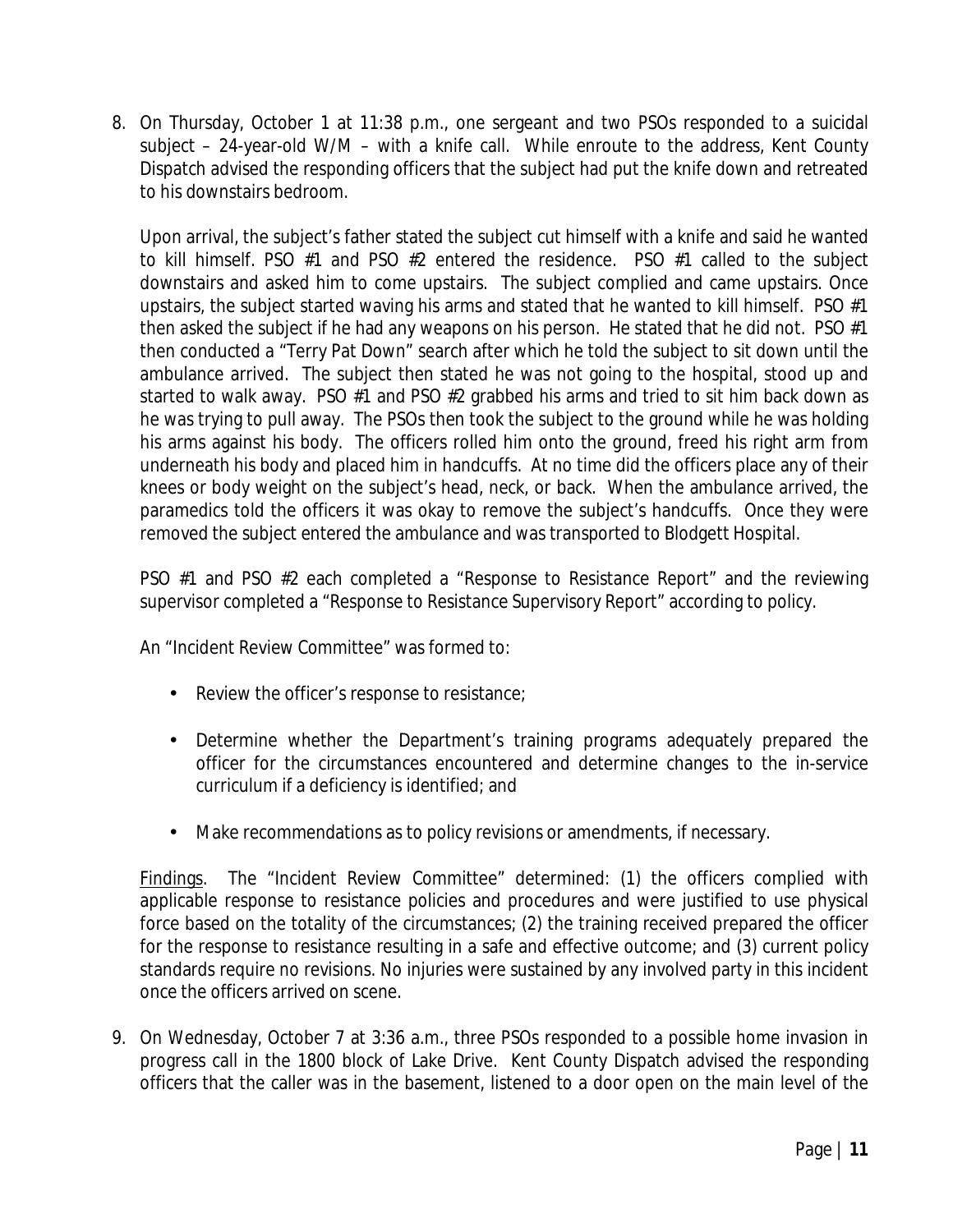house and heard someone walking around. The caller also advised that his parents were in their bedroom on the 2<sup>nd</sup> floor.

Upon arrival, the officers located an open outside door. All three PSOs unholstered their duty sidearms and kept them at the low ready position. PSO #1 announced "Police, come out with your hands up." The three officers then entered and began to systematically search the residence.

While clearing the second floor, PSO #1 announced officer presence again and the bedroom door slowly began to open. PSO #1 aimed the duty weapon at the subject and told the individual to show their hands when coming out. Once it was confirmed that the subject was the homeowner, PSO #1 returned the duty weapon to the low ready position. The homeowner was then informed about the situation and told to return to her bedroom until the house was cleared. Once the house was secured all officers holstered their sidearms. A brief investigation determined the door was most likely opened due to the wind.

PSO #1 completed a "Response to Resistance Report" and the reviewing supervisor completed a "Response to Resistance Supervisory Report" according to policy.

An "Incident Review Committee" was formed to:

- Review the officer's response to resistance;
- Determine whether the Department's training programs adequately prepared the officer for the circumstances encountered and determine changes to the in-service curriculum if a deficiency is identified; and
- Make recommendations as to policy revisions or amendments, if necessary.

Findings. The "Incident Review Committee" determined: (1) PSO #1 complied with applicable response to resistance policies and procedures and was justified to draw and display the sidearm based on the totality of the circumstances; (2) the training received prepared the officer for the response to resistance resulting in a safe and effective outcome; and (3) current policy standards require no revisions. No injuries were sustained by any involved party in this incident. (**Note**: PSO #2 and PSO #3 did not complete Response to Resistance Reports as their weapons were not visible to the public.)

#### SUMMARY & ANALYSIS OF RESPONSE TO RESISTANCE INCIDENTS

East Grand Rapids Department of Public Safety personnel responded to 3,574 calls for service, arrested 100 individuals for Part I, II, and III Crimes, and made 539 citizen contacts in 2020. There were no injuries to citizens, residents, non-residents, other community members or officers as a result of the use of force in any incident by a member of the East Grand Rapids Department of Public Safety. The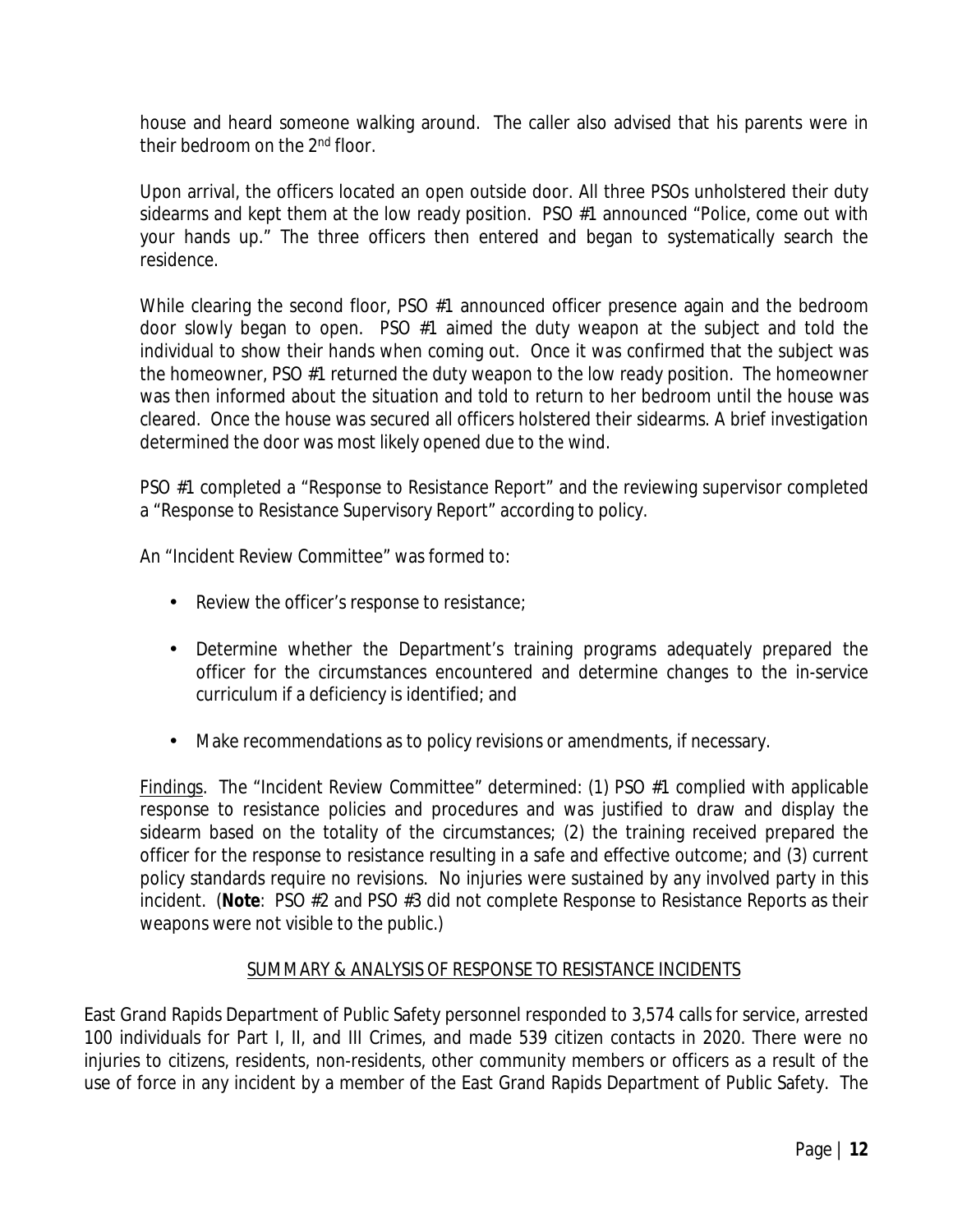race and gender of individuals in response to resistance incidents were 5 B/Ms, 2 W/Ms, 1 B/F, and 1 W/F. Force or display of force was used only nine times:

- During 3754 calls for service, 9 **(0.24%)** resulted in use of force. In other words, force was not used in **99.76%** of calls for service; and
- In 100 Part I, II, and III arrest incidents in East Grand Rapids, 5 **(5%)** resulted in use of force. Put another way, force was not used in **95%** of arrest situations.

Force is rarely applied by East Grand Rapids officers. In the vast majority of incidents – including arrests – both the officer and citizen/victim/suspect are respectful and courteous to one another and the events are peacefully resolved.

For 2020, these incidents were categorized as:

- *Weapons drawn or displayed in East Grand Rapids – 4*;
- *Weapons displayed while backing up an agency outside of our city – 2;*
- *Hands on in East Grand Rapids – 2; and*
- $\mathbf{r}$ *Hands-on while backing up an agency outside of our city 1*.

The review included an analysis of the officers involved in response to resistance situations. There are no patterns of any specific officer being involved in an alarming number of incidents. *All force used was determined to be within policy*.

Additionally, there were no race, national origin, ethnicity, gender, gender identity, sexual orientation, religion, disability, age, or cultural group-based response to resistance (use of force) complaints during the year. There are no patterns or trends of serious misconduct, inappropriate actions, criminal behavior, or use of force abuse by any member or shift of the Department.

#### Areas for Improvement:

Three "Response to Resistance Reports" used were old versions.

*Recommendation*: Remove all outdated "Response to Resistance Report" forms.

#### **VEHICLE PURSUITS**

In 2020, one vehicle pursuit occurred that involved a sworn member of the Department.

1. On Saturday February 29 at 1:30 p.m., a PSO attempted to stop a vehicle which became a lowspeed pursuit.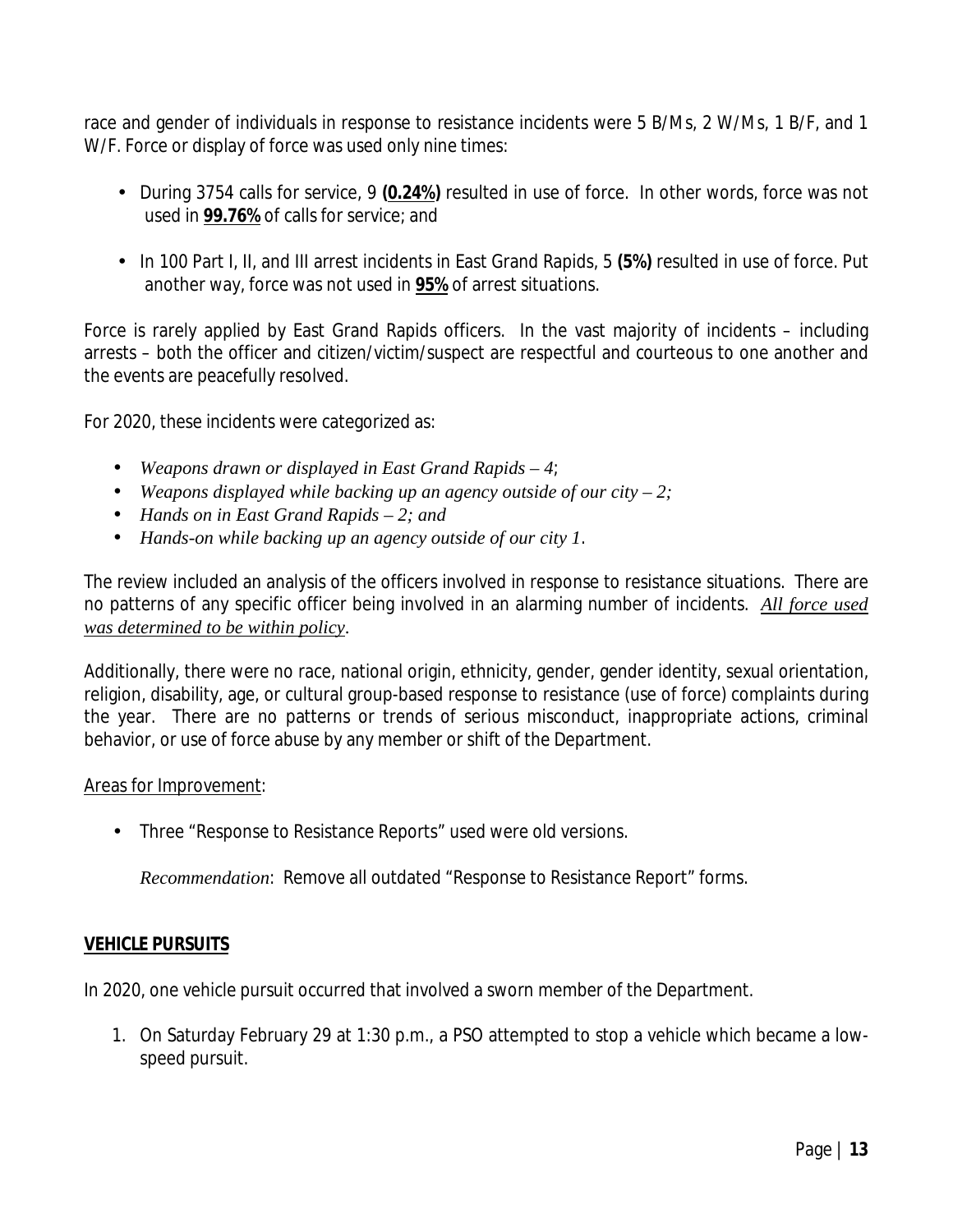While driving northbound on Lakeside Drive, the PSO ran the car's license plate, after it crossed the double yellow center line. It came back expired as of February 9, 2020. Additionally, a Secretary of State check showed there was no insurance on the car which also had a defective brake light on the driver's side. The car continued northbound on Lakeside. As the PSO closed on the car on Lakeside near Durant, he activated his overhead lights just north of Lakeside and Durant. The car did not stop so the PSO activated his siren briefly. The car continued northbound on Lakeside travelling about 30-35 mph in a 25-mph zone. The vehicle briefly traveled into the left turn lane at Lakeside and Robinson before turning e/b on Robinson.

The PSO reactivated his siren and the car did not stop. The car continued eastbound on Robinson and then turned into the Mayflower Church Parking Lot. The car traveled north through the parking lot. After it passed two sections of parking lot it continued north east through the Mayflower Church property on a driveway. When the vehicle reached another section of parking lot it pulled into a parking space near the entry of the church. The PSO then conducted a high-risk traffic stop because the car failed to yield to the officer's use of lights and siren. (**Note**: For additional details on the response to resistance, see the "Response to Resistance" summary outlined on pages 5-6 of this report.)

The PSO completed a "Pursuit Report." The reviewing supervisor completed the "Supervisor Report" portion of the report per policy and submitted a supplemental report for review to the Captain.

The Captain submitted his written findings to the Director to:

- Review the officer's pursuit decision;
- Determine whether the Department's training programs adequately prepared the officer for the circumstances encountered and determine changes to the in-service curriculum if a deficiency is identified; and
- Make recommendations as to policy revisions or amendments, if necessary.  $\mathbf{r}$

Findings. The pursuit review determined: (1) the PSO complied with applicable pursuit policies and procedures and was justified in his actions. The vehicle never gained speed or attempted evasive maneuvers. The officer indicated he was about to pull over to the side of the road when the car turned into the Mayflower Church parking lot and stopped. (2) the training received prepared the officer for the response to resistance resulting in a safe and effective outcome; and (3) current policy standards require no revisions. No injuries were sustained by any involved party in this incident.

Comments. This particular incident highlights the difficulty of determining when does an attempted traffic stop become a pursuit. At some point, regardless of the safe driving of the officer and suspect driver, the incident does become a pursuit if the driver does not stop.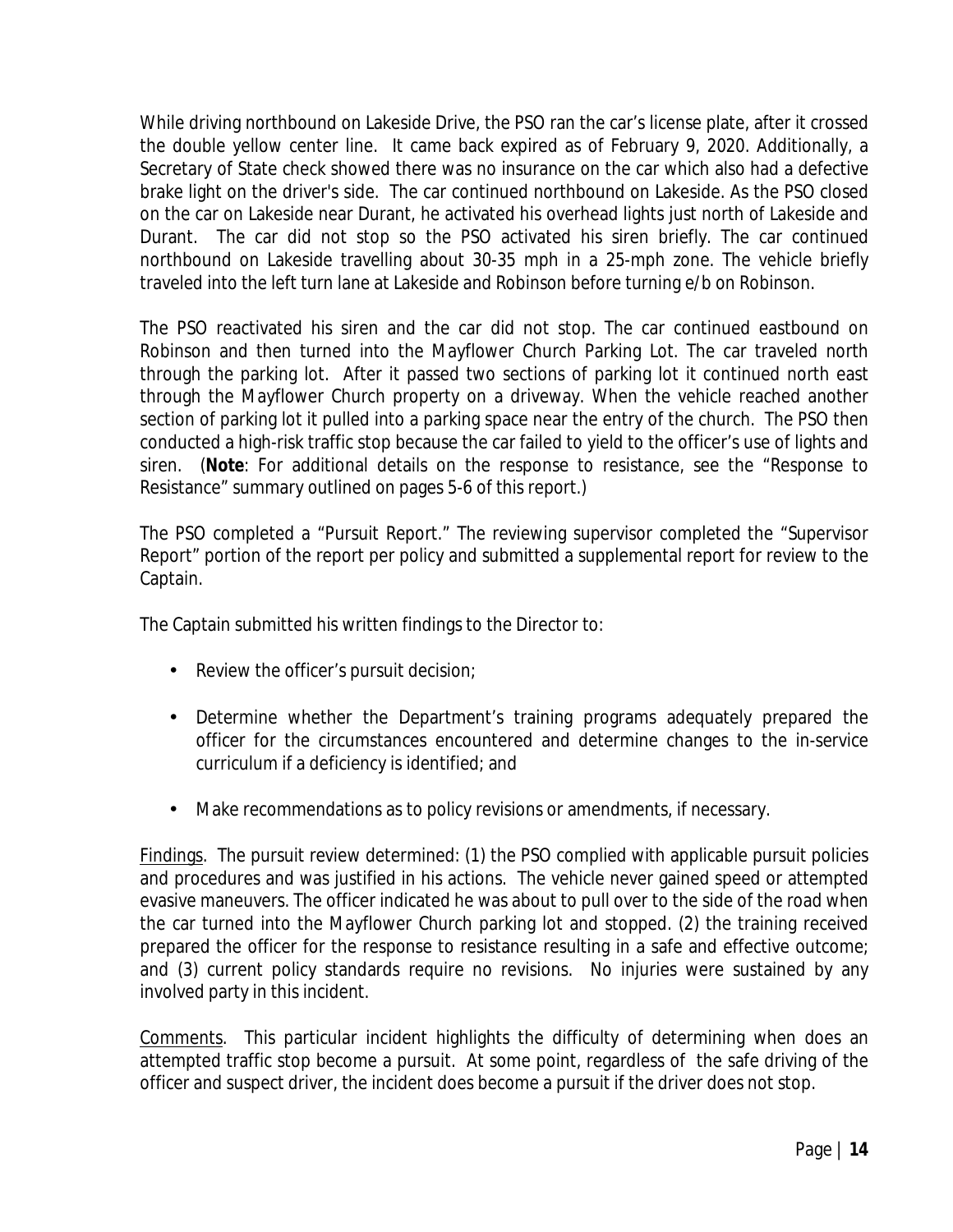#### SUMMARY & ANALYSIS OF VEHICLE PURSUITS

The Department has had a no pursuit policy, unless exceptional circumstances exist, since the late 1990s. Officers routinely disengage from following non-stopping traffic violators before the situation becomes a pursuit. There are no patterns of individuals or shifts engaging in unwarranted pursuits.

#### **FOOT PURSUITS**

In 2020, one-foot pursuit occurred that involved one sworn member of the Department.

1. On Wednesday, April 4 at 7:44 p.m., a PSO was in the 4000 block of Reeds Lake Blvd. checking the area for a subject involved in a domestic dispute when he observed the suspect (a 16-year-old W/M) walking southbound on the boardwalk area. Once the subject saw the PSO, he immediately turned around and started back northbound. As the PSO pulled up next to him, the officer saw he was holding a long silver object in his right hand that appeared to be a baseball bat. He then made an immediate 180 degree turn and started to run southbound. The PSO exited his cruiser and told the suspect to stop and drop the bat. As the subject cleared the rear passenger side of his cruiser, still running southbound, he started to raise the bat up with his right arm. At this time, the PSO drew his duty weapon and started to bring it to a lower ready position and again told him to drop the bat. The subject immediately dropped the bat and continued running southbound on Reeds Lake Blvd. with the officer in foot pursuit. The subject then turned and ran westbound up Dutchess from Reeds Lake Blvd. As the officer reached the top of the hill near the intersection of Dutchess and Lake Ct., he lost sight of the subject and discontinued his pursuit. The suspect was arrested a few minutes later by other officers on Bonnell.

The involved PSO completed a "Foot Pursuit Report." The reviewing supervisor completed the "Supervisor Report" portion of the report per policy and submitted a supplemental report for review to the captain.

An "Incident Review Committee" was formed to:

- Review the circumstances surrounding the incident;
- Determine whether the Department's training programs adequately prepared the officers a. for the circumstances encountered and determine changes to the in-service curriculum if a deficiency is identified; and
- Make recommendations as to policy revisions or amendments, if necessary.

Findings. The "Incident Review Committee" determined: (1) the officer complied with applicable foot pursuit policies and procedures and was justified to engage in the foot pursuit based on the totality of the circumstances. (2) the training received prepared the officers for the foot pursuit